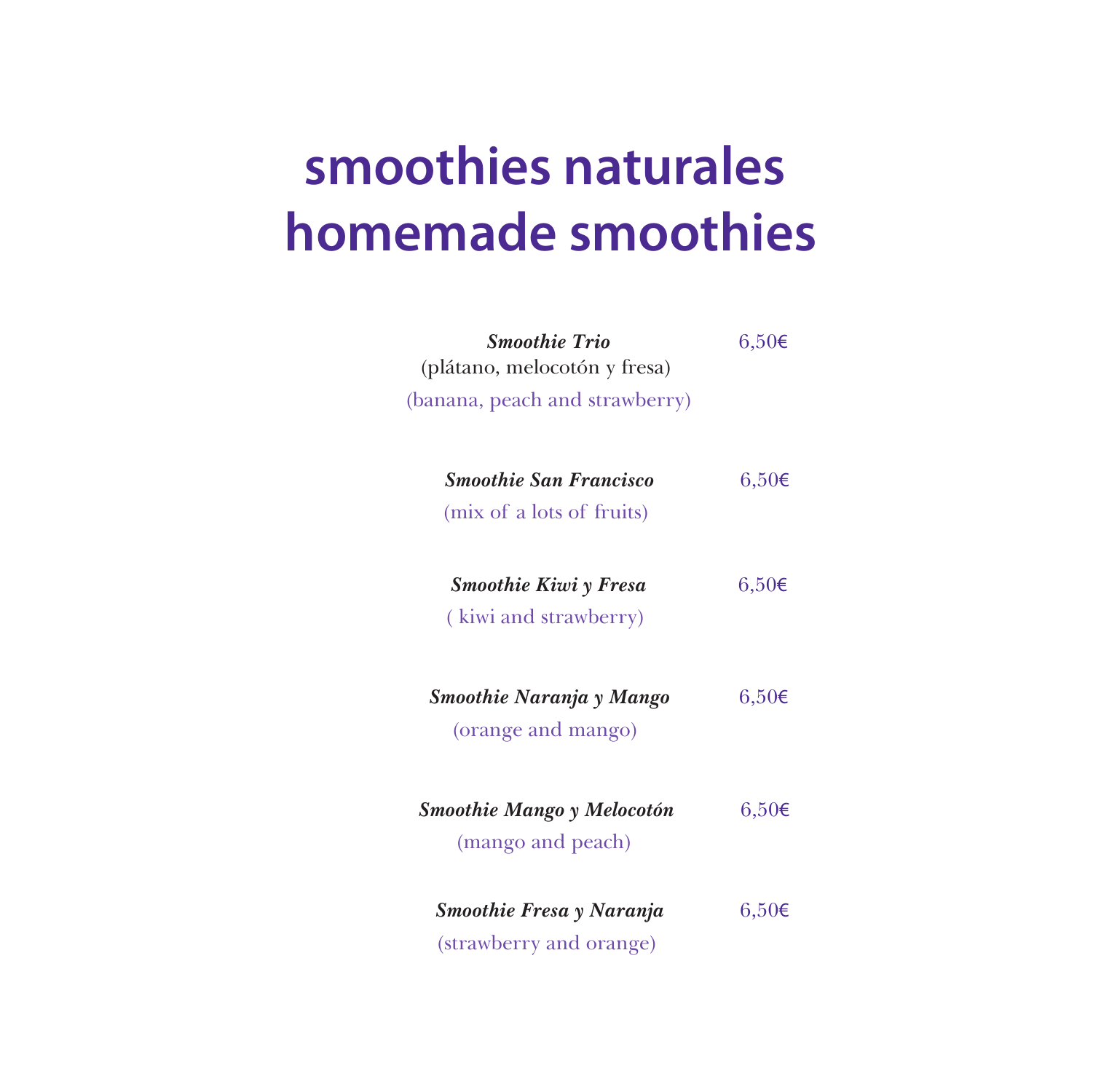# **cocktails clásicos sin alcohol classic cocktails without alcohol**

| <b>Mosquito</b><br>(mojito sin alcohol)<br>(mojito without alcohol)                                                     | $6,50 \in$ |
|-------------------------------------------------------------------------------------------------------------------------|------------|
| Margarita sin alcohol<br>(zumo de naranja natural, zumo de limón y azúcar)<br>(fresh orange and lemon juice with sugar) | $6,50 \in$ |
| Mosquito de fresa                                                                                                       | $6,50 \in$ |
| (mojito sin alcohol de fresa)<br>(strawberry Mojito without alcohol)                                                    |            |
| Virgin Caipirinha<br>(lima, limón, ginger ale)                                                                          | $6,50 \in$ |
| (virgin Caipirinha with lime, lemon and Ginger ale)                                                                     |            |
| Granizado de fruta natural<br>(limón, fresa o naranja)                                                                  | $4,50 \in$ |
| (Slush of lemon, strawberry or orange)                                                                                  |            |
| Piña Colada sin alcohol                                                                                                 | $6,50 \in$ |
| (Piña Colada without alcohol)                                                                                           |            |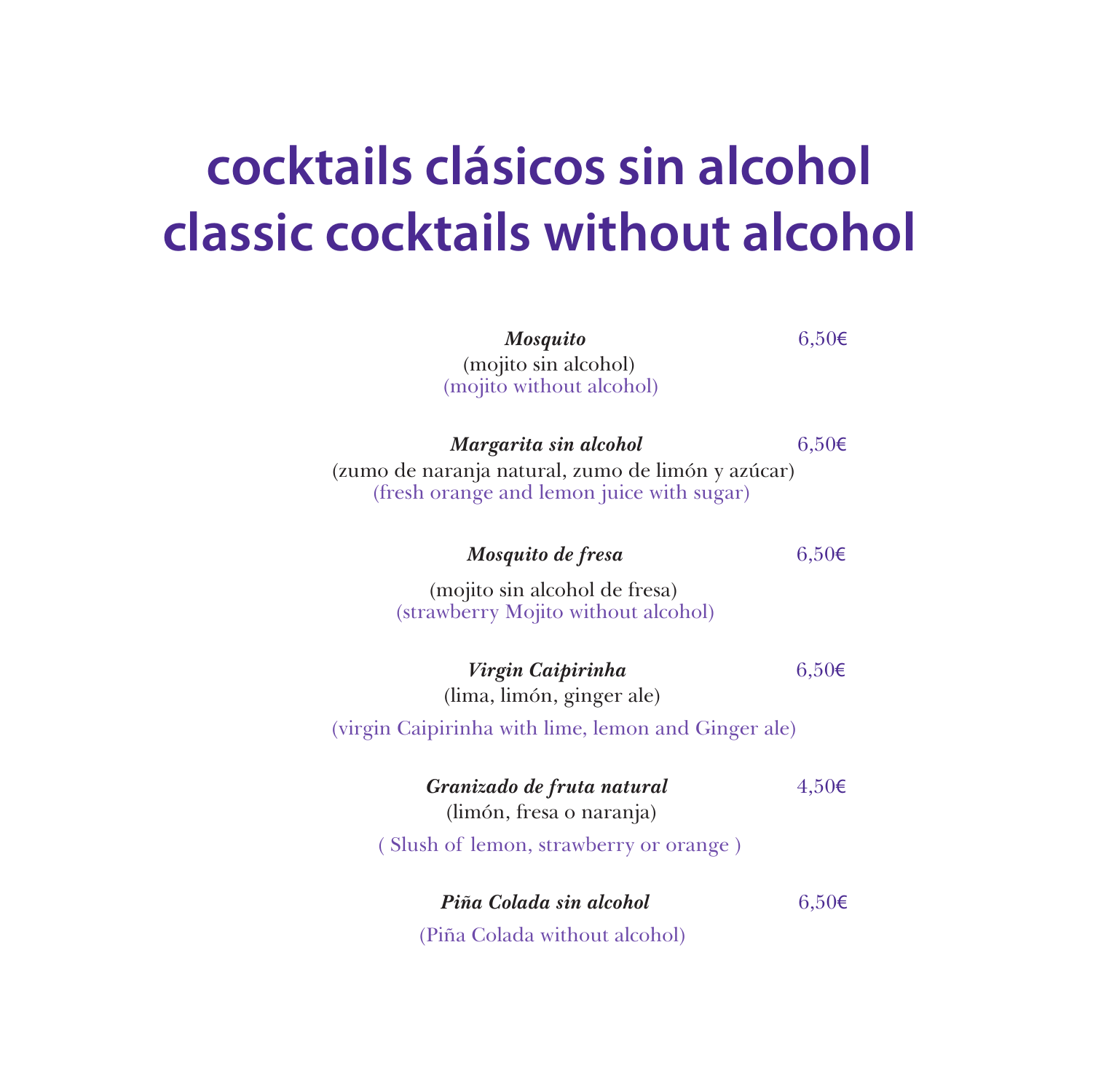# **cocktails con helado ice cream cocktails**

| <b>Banana Split</b>                                                                                                                    | $6,50 \in$ |
|----------------------------------------------------------------------------------------------------------------------------------------|------------|
| (helado de vainilla, plátano y dulce de leche)<br>(vanilla ice cream, banana and caramel sauce)                                        |            |
| <b>Kit Kat</b><br>(helado de Kit Kat, leche y chispas de chocolate)<br>(kit kat ice cream, milk and pieces of chocolate)               | $6,50 \in$ |
| <b><i>Brownie</i></b>                                                                                                                  | $6,50 \in$ |
| (helado de chocolate, trozos de brownie, leche y nata)<br>(chocolate ice cream, pieces of brownie cake, milk and whipped cream)        |            |
| Milkshake<br>(de fresa, chocolate o vainilla)<br>(strawberry, chocolate or vanilla milkshake)                                          | $6,50 \in$ |
| Bailey's s-Kat<br>(helado de Kit Kat, Baileys y chispas de chocolate)<br>(kit kat ice cream, Baileys, pieces of chocolate)             | $8,25 \in$ |
| Gran Cocoa Dulce de Leche<br>(helado de dulce de leche, Bailey s, Amaretto y Malibu)<br>(Caramel ice cream, Amaretto, Baileys, Malibu) | $8,25 \in$ |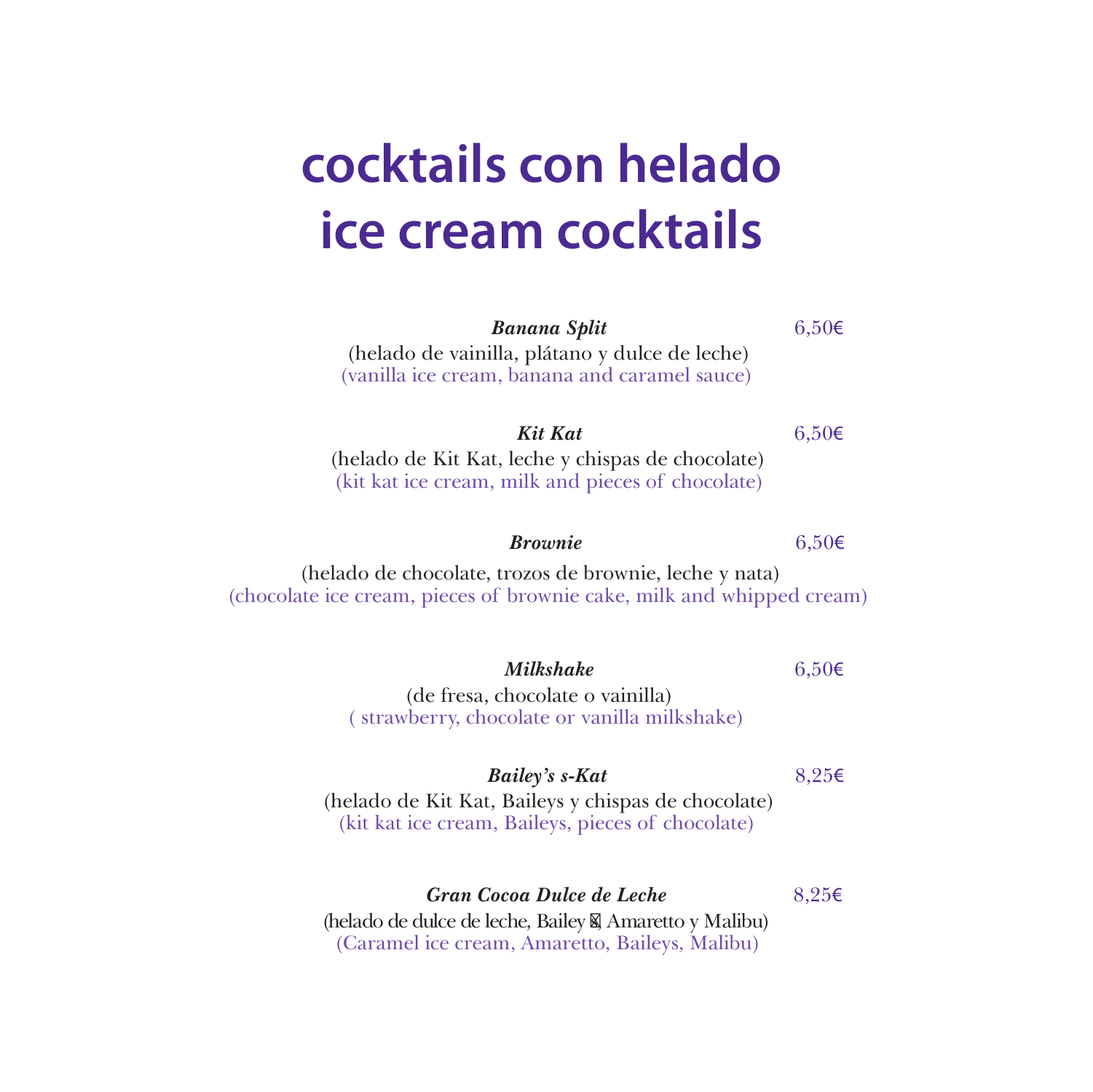# **cocktails con vodka cocktails con vodka**

*Sex on the Beach* 7,50€

*Mango Mojito* 7,50€ (vodka, mango natural y hierbabuena)

*Caipiroska* 7,50€

*Bloody Mary* 7,50€

*78 Raspberry* 7,50€ (raspberry Vodka with fresh orange juice)

*Swimmingpool* 7,50€ (vodka, ron, piña natural, blue curaçao , zumo de piña) (vodka, rum, fresh pineapple, blue curaçao and pineapple juice)

*Watermelonman* 7,50€ (vodka, liqueur de melón, zumo de limón y naranja natural, grenadina) (vodka, melon liqueur, lemon and orange juice, grenadine)

> *Blimey* 7,50€ (absolut raspberry y fresa naturala) (raspberry vodka with fresh strawberries)

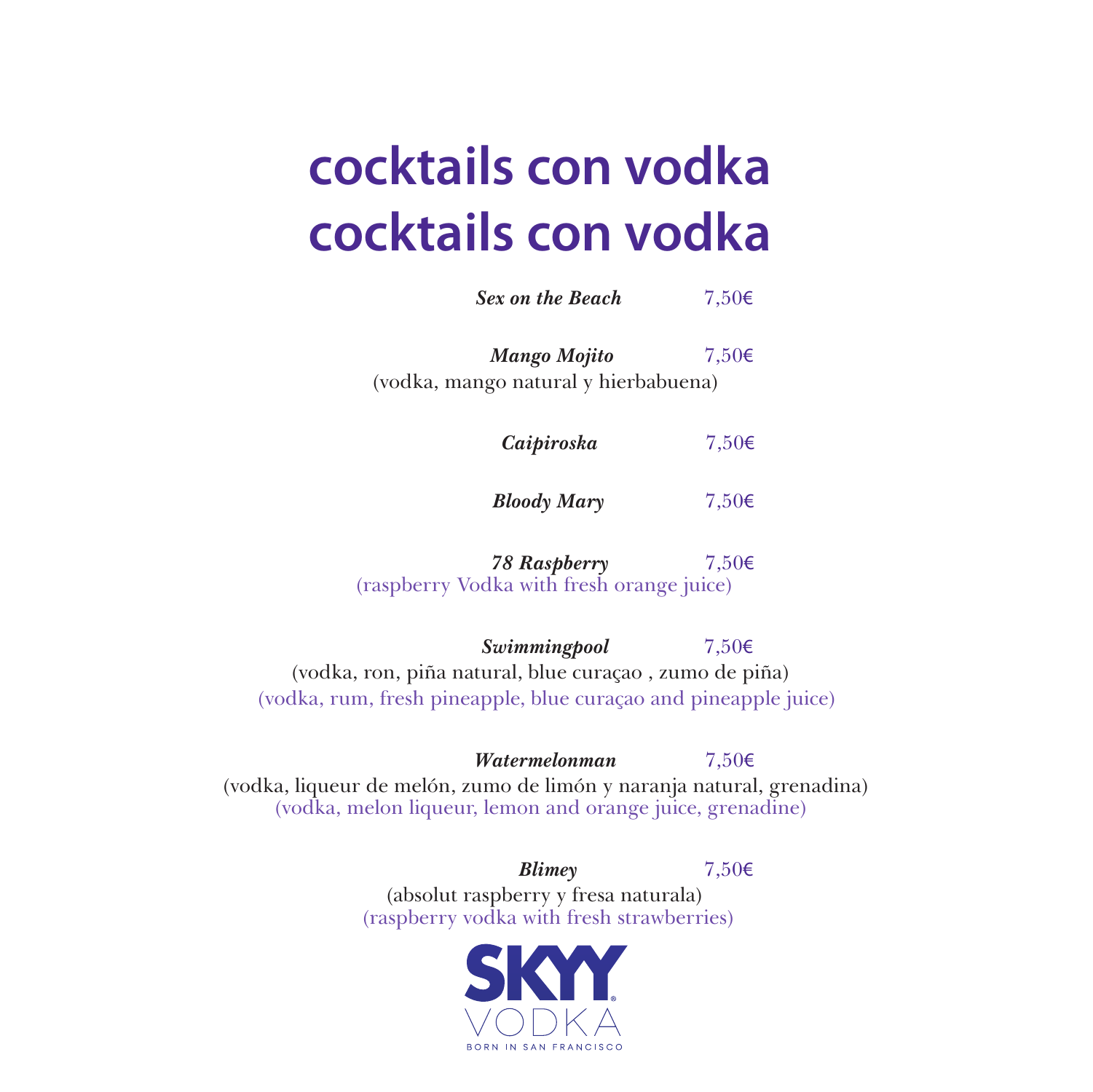# **cocktails con ron cocktails con ron**

| Daikiri de fresa<br>(Strawberry Daiquiri)                                                              | 7,50 $\epsilon$                        |
|--------------------------------------------------------------------------------------------------------|----------------------------------------|
| Daikiri de mango<br>(Mango Daiquiri)                                                                   | 7,75€                                  |
| <b>Mojito</b>                                                                                          | 7,75€                                  |
| <b>Mojito Moreno</b><br>(con Bacardi Superior)                                                         | 7,75€                                  |
| Mojito de fresa<br>(Strawberry Mojito)                                                                 | 7,90€                                  |
| <b>Mojito Bomb</b><br>(Redbull Mojito)                                                                 | $8,50 \in$                             |
| Piña Colada<br><b>Banana Colada</b><br><b>Mango Colada</b>                                             | 7,50€<br>7,50 $\epsilon$<br>$8,50 \in$ |
| Cuba Libre<br>(Bacardi, Coca Cola, zumo de lima y limas)<br>(Bacardi, Coca Cola, lime juice and limes) | 7,50€                                  |

#### *Mai Tai* 8,25€

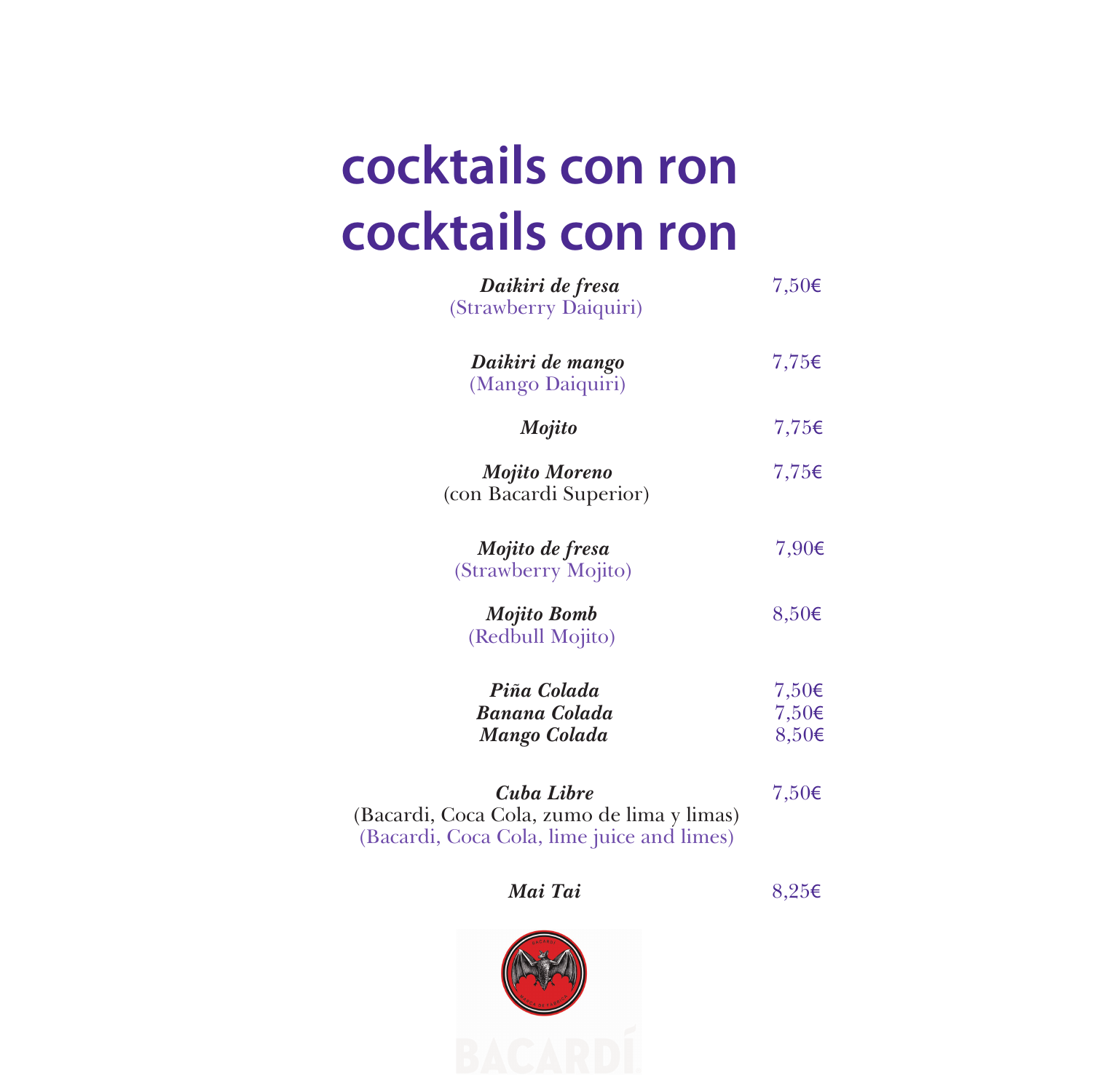#### **cocktails con champan cocktails with champagne**

| <b>Kir Royal</b>                                                    | $6,15 \in$      |
|---------------------------------------------------------------------|-----------------|
| (champan y crema de Cassis)<br>(champagne with black currant cream) |                 |
| <b>Rellini</b>                                                      | 7,80€           |
| (champan y melocotón natural)<br>(champagne with fresh peach)       |                 |
| <b>Strawberry Bellini</b>                                           | 8,25€           |
| (champan y fresa natural)<br>(champagne with fresh strawberries)    |                 |
| <b>Mango Bellini</b>                                                | 8,25€           |
| (champan y mango natural)                                           |                 |
| (champagne with fresh mango)                                        |                 |
| Mojito V.I.P.                                                       | 8,25€           |
| (champan, hierbabuena y lima)<br>(champagne, mint and lime)         |                 |
| cocktails con tequila                                               |                 |
| cocktails con tequila                                               |                 |
| <b>Margarita</b>                                                    | 7,50 $\epsilon$ |
| Strawberry Margarita                                                | $7,50 \in$      |
| <b>Tequila Sunrise</b>                                              | 7,50€           |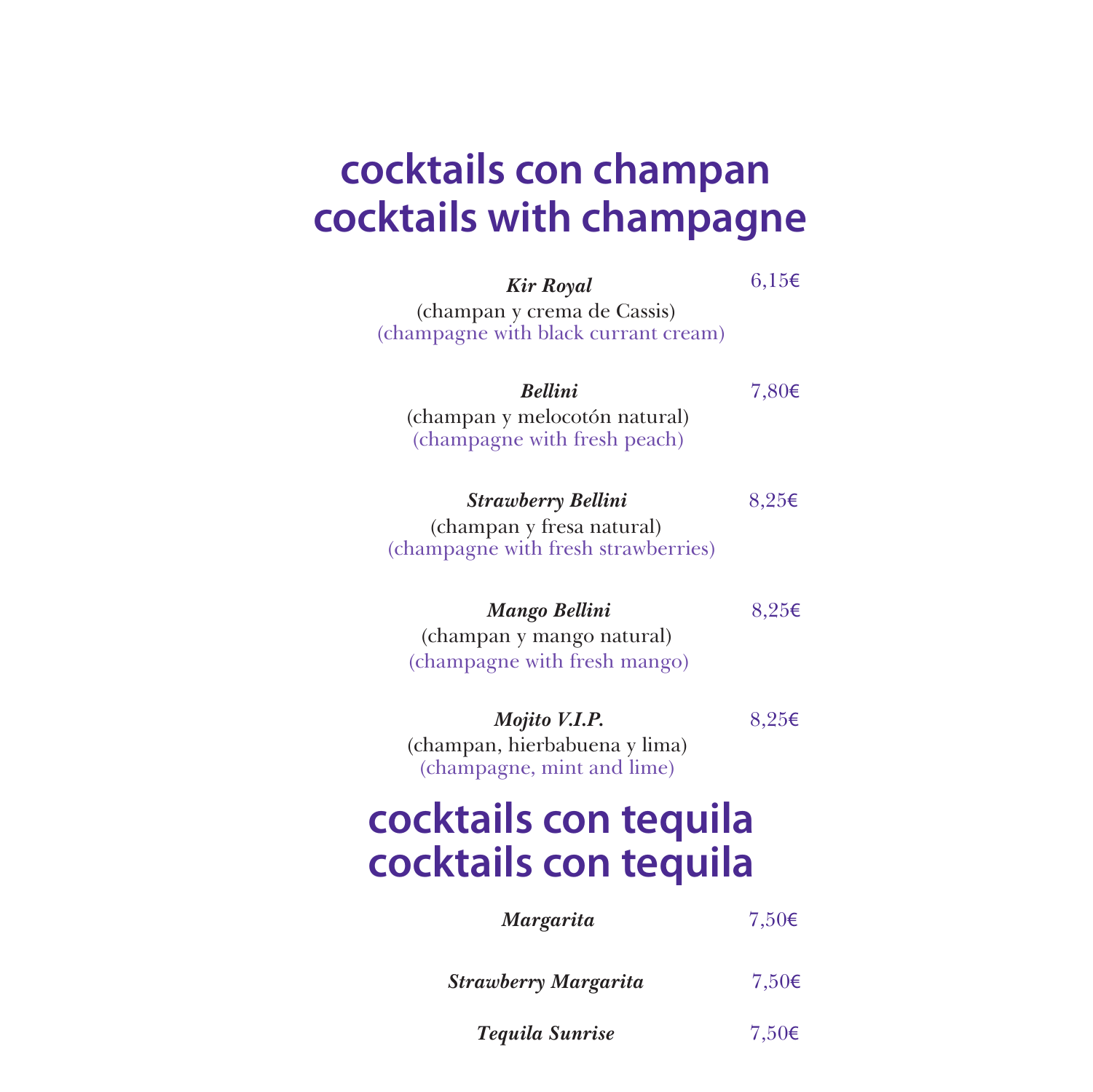# **cocktails & long drinks clásicos cocktails & long drinks classics**

| Caipirinha                                                                              | 7,50 $\epsilon$                                       |  |
|-----------------------------------------------------------------------------------------|-------------------------------------------------------|--|
| Caipirinha Orgánica<br>(con cachaça orgánica)<br>(with organic cachaça)                 | $8,50 \in$                                            |  |
| <b>Long Island Ice Tea</b>                                                              | 8,25€                                                 |  |
| Sangría 1/2 Litro<br>Sangría 1 Litro                                                    | 7,00 $\epsilon$<br>12,00€                             |  |
| Tropical Sangría 1/2 Litro<br>Sangría 1 Litro<br>(con vino blanco)<br>(with white wine) | 7,00 $\epsilon$<br>12,00€                             |  |
| Agua de Valencia<br><b>Hugo</b><br><b>Aperol Spritz</b><br><b>Tom Collings</b>          | 15,00€<br>$5,90 \in$<br>$5,50 \in$<br>7,50 $\epsilon$ |  |
| Campari Naranja Natural<br>(Campari with fresh orange juice)                            | $6,90 \in$                                            |  |
| Malibu Piña<br>(Malibu with pineapple juice)                                            | $5,90 \in$                                            |  |
|                                                                                         |                                                       |  |

*Batidas Orgánicas 78* 8,50€ (con cachaça orgánica) with organic cachaça) de Mango, Coco, Fresa y Maracuyá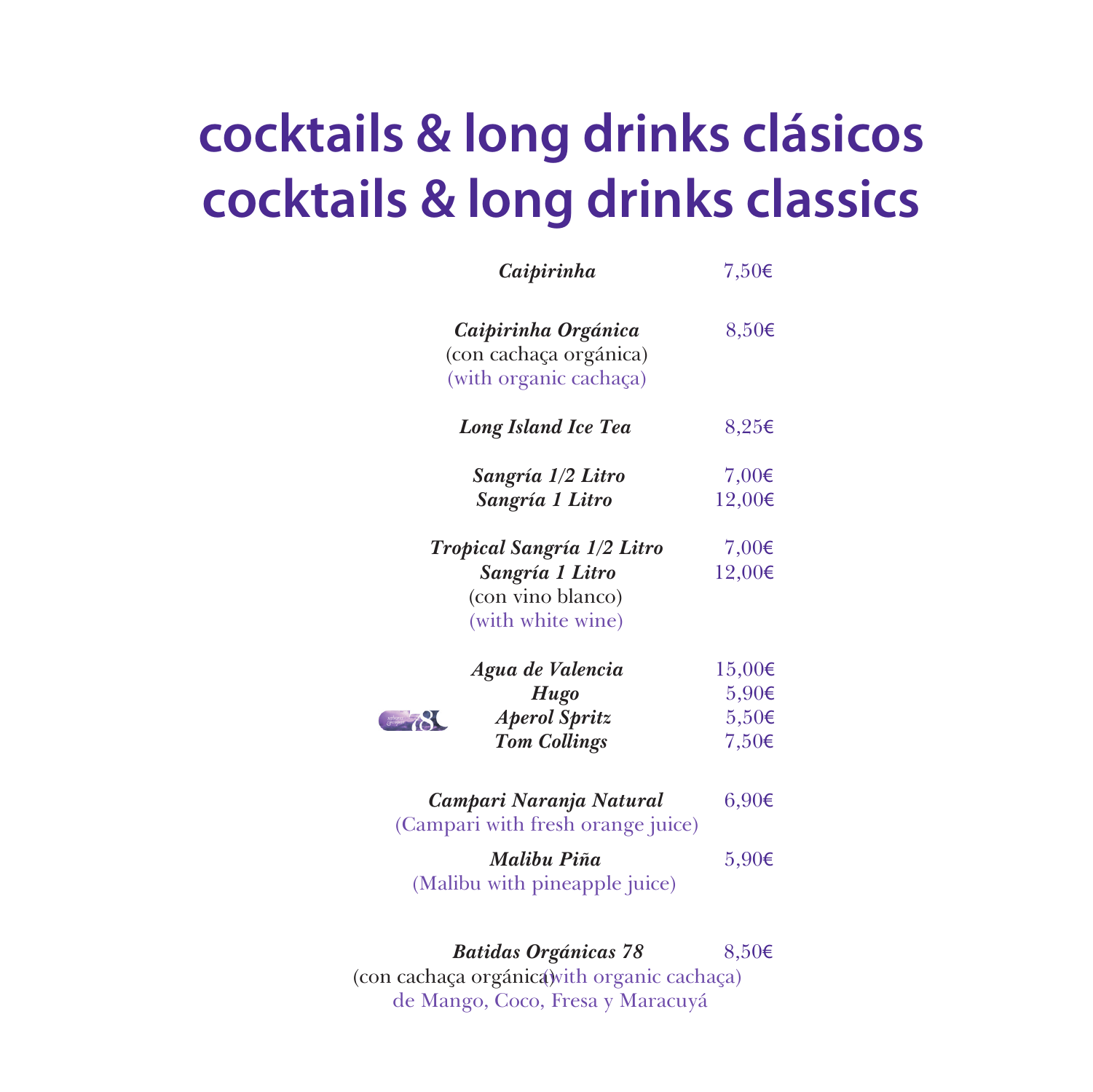### **ginebra / gin**

| <b>Bulldog</b>        | $5,00 \in$ |
|-----------------------|------------|
| <b>Bombay Dry</b>     | $5,00 \in$ |
| <b>Bombay Saphire</b> | $6,00 \in$ |
| <b>Bombay Bramble</b> | $6,00 \in$ |
| Tanqueray             | $5,50 \in$ |
| <b>Beefeater</b>      | $5,00 \in$ |
| <b>Seagrams</b>       | $5,50 \in$ |
| <b>Hendricks</b>      | $6,50 \in$ |
| London No 1           | 7,00 $\in$ |
| <b>London No 3</b>    | $7,50 \in$ |
| $G-Vine$              | 8,00€      |
| <b>Gin Mare</b>       | 7,50€      |
| <b>Martin Miller</b>  | $6,50 \in$ |
| Larios                | $5,00 \in$ |
| Larios 12             | $6,00 \in$ |
| <b>Citadelle</b>      | $6,50 \in$ |
| <b>Gordons</b>        | $5,00 \in$ |
| <b>Opihr</b> (spiced) | 6,50€      |
| <b>Bloom</b>          | $6,50 \in$ |

Con refrescos estándard +2,00€ ( with standard soft drinks 2,00€ )

Con refrescos especiales  $+2,50 \in$ Red Bull, zumo de naranja natural, Fever Tree, 1724, etc ( with special soft drinks 2,50€ )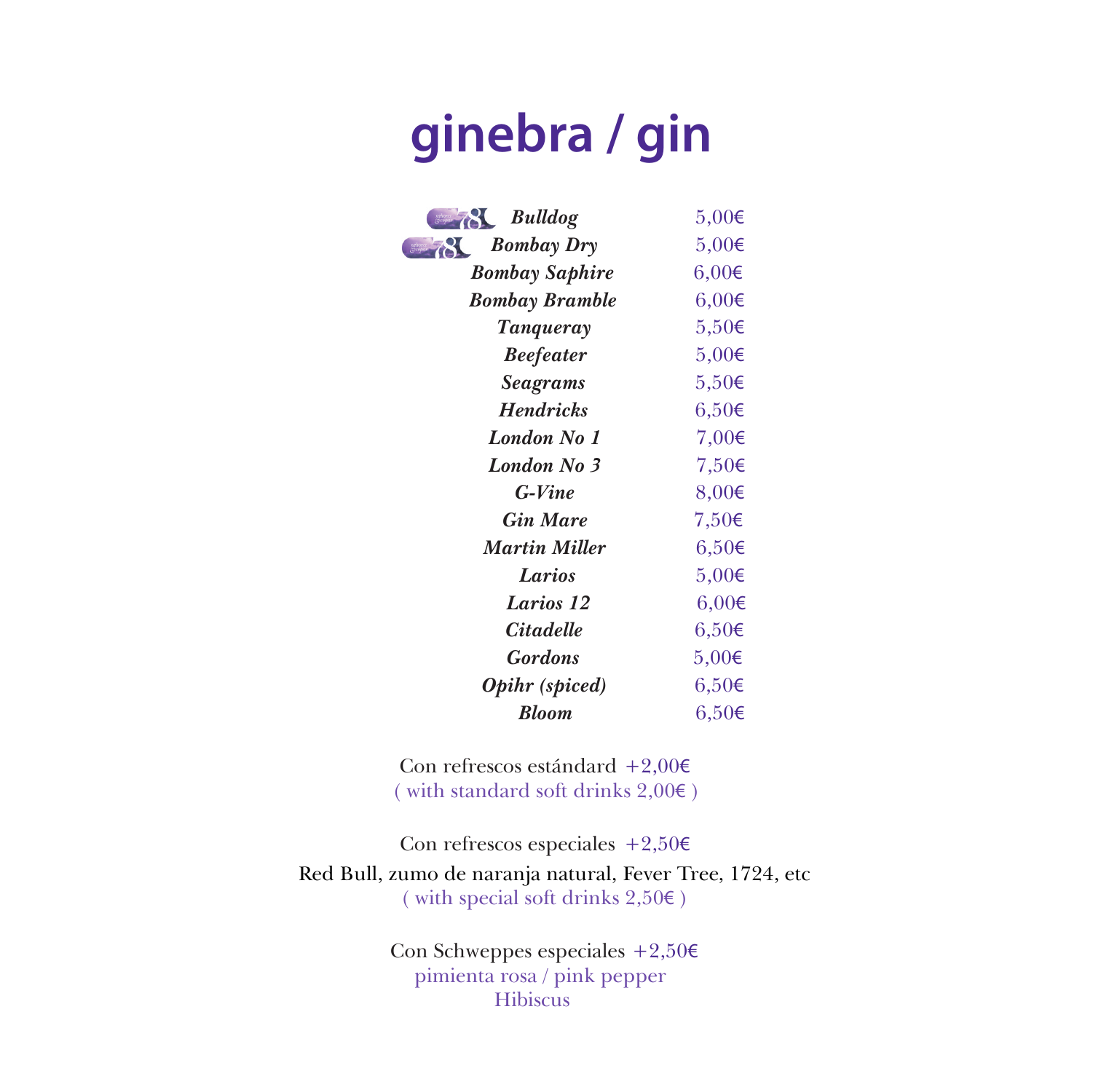#### **vodka / vodka**

| Sky Vodka<br>sabones     | $5,00 \in$      |
|--------------------------|-----------------|
| <i><b>Absolut</b></i>    | $5,00 \in$      |
| <b>Absolut Raspberry</b> | $6,00 \in$      |
| <b>Grey Goose</b>        | 7,50 $\epsilon$ |
| <b>Beluga</b>            | 7,50 $\epsilon$ |
| <b>Smirnoff</b>          | $5,00 \in$      |
| Roberto Cavalli          | 7,50 $\epsilon$ |
| <b>Belvedere</b>         | $6.50\epsilon$  |

#### **licores**

| Tia María                                          | $5,00 \in$ |
|----------------------------------------------------|------------|
| Baileys                                            | $5,00 \in$ |
| Ricard                                             | $4,00 \in$ |
| Pernod                                             | $4,00 \in$ |
| Martini rojo, blanco, dry, fierro                  | 3,95€      |
| Martini Reserva Speciale: Ambrato, Rubino y bitter | $4,20 \in$ |
| Licor 43                                           | $4,50 \in$ |
| Passoa                                             | $4,50 \in$ |

Con refrescos estándard  $+2,00 \in$ ( with standard soft drinks  $2,00 \in$  )

Con refrescos especiales  $+2,50 \in$ Red Bull, zumo de naranja natural, Fever Tree, 1724, etc ( with special soft drinks  $2,50 \in$  )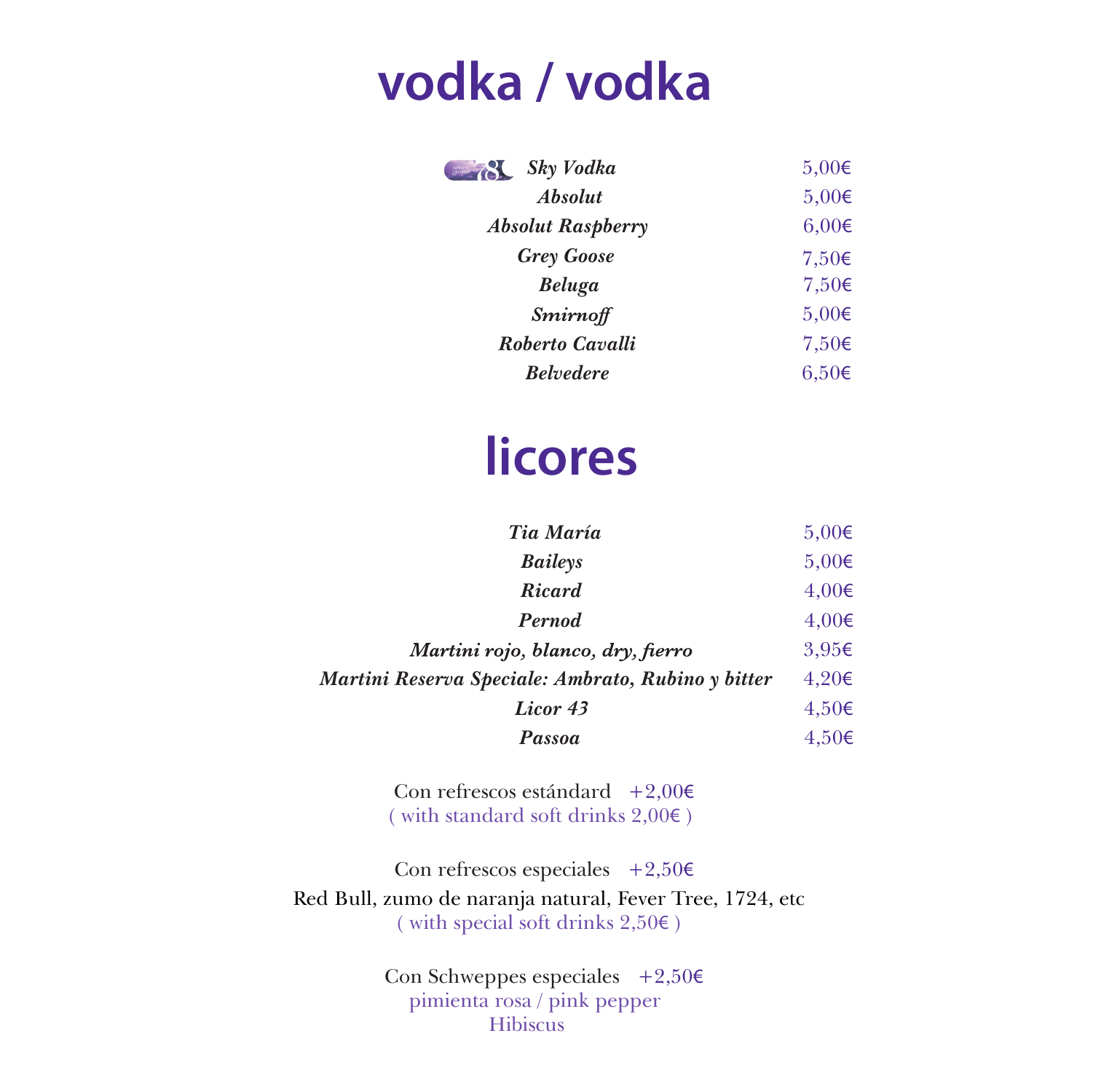## **whisky**

| <b>Ballantines</b>         | $5,00 \in$ |
|----------------------------|------------|
| <i>Jameson</i>             | $5,00 \in$ |
| <b>Cutty Sark</b>          | $5,00 \in$ |
| ∏&B                        | $5,00 \in$ |
| <b>DYC</b>                 | $5,00 \in$ |
| <b>Jack Daniels</b>        | $6,00 \in$ |
| Glenfiddich 12 años        | $6,50 \in$ |
| Deward's White Label       | $5,00 \in$ |
| Deward's 8 años Caribean   | $5,50 \in$ |
| Deward's 12 años Caribean  | 7,00€      |
| Johnnie Walker Red Label   | $5,00 \in$ |
| Johnnie Walker Black Label | $6,00 \in$ |
| Johnnie Walker Gold Label  | 12,00€     |
| <b>Southern Confort</b>    | $5,50 \in$ |
| Chivas Regal 12 años       | 7,00€      |
| Cardhu 12 años             | 6,50€      |

Con refrescos estándard +2,00€ ( with standard soft drinks 2,00€ )

Con refrescos especiales  $+2,50 \in$ Red Bull, zumo de naranja natural, Fever Tree, 1724, etc ( with special soft drinks 2,50€ )